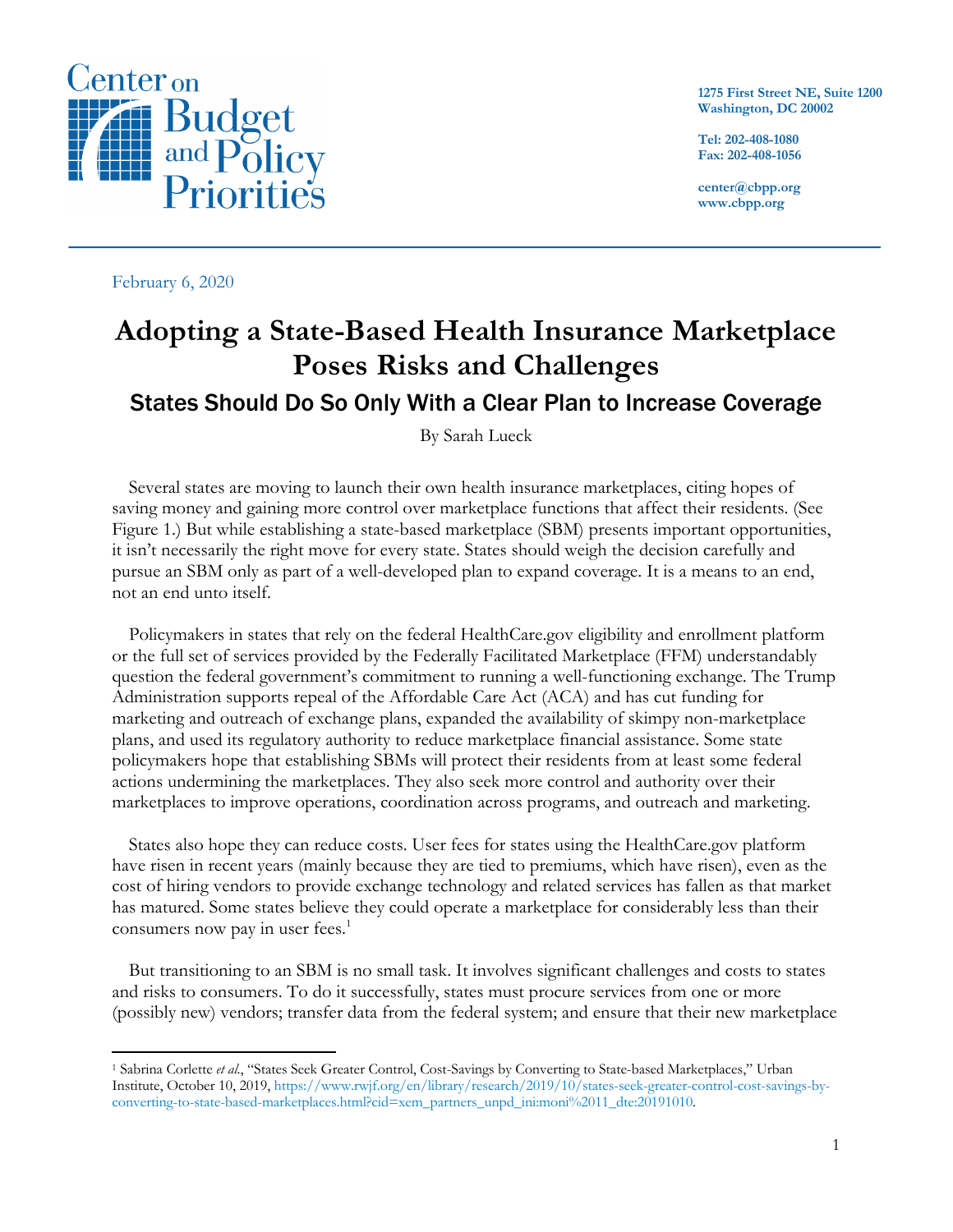can share information with Medicaid and the Children's Health Insurance Program (CHIP), communicate with insurers, and maintain enrollment of existing marketplace consumers without a hitch. The technological challenges are likely familiar for state officials, who remember the technology failures when the ACA marketplace first launched (for HealthCare.gov and several SBMs). But states may be less aware of other complex functions that HealthCare.gov and the FFM now perform with reasonable success, such as conducting email outreach to consumers and addressing income-related data-matching issues that arise in the eligibility process. Even a state that avoids major technology failures could easily end up offering consumers a worse experience than they currently have, especially if it prioritizes keeping spending as low as possible.

FIGURE 1

# **Several More States Creating, or Considering Creating, Their Own Affordable Care Act Marketplace**

Marketplace types, 2020

Federal marketplace State-based marketplace

State-based marketplace on the federal platform<sup>\*</sup>

Making or considering transition from federal to state marketplace



CENTER ON BUDGET AND POLICY PRIORITIES I CBPP.ORG

Moreover, it would be a waste to put significant work and resources toward a transition only to end up with an SBM that simply mirrors the FFM's capabilities. If a state is going to operate an SBM, it should do so to improve exchange operations, simplify the eligibility and enrollment process for consumers, improve coordination between the SBM and Medicaid, or offer additional financial assistance. States that transition to an SBM should have a plan to phase in near-term and longerterm improvements that would make this project worthwhile.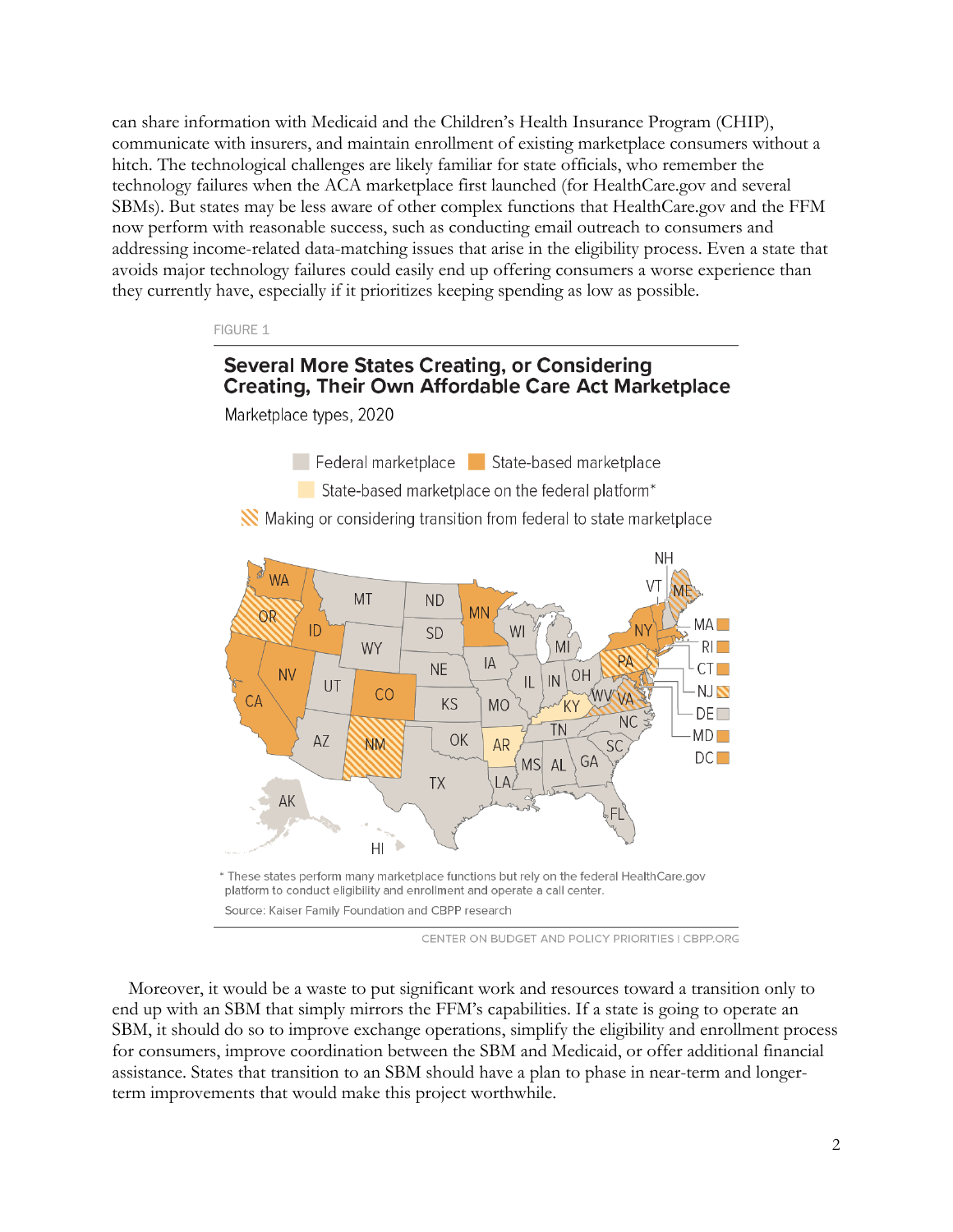States that have decided to move forward with SBM transitions should:

- 1. Set targets for increased enrollment that span all state health coverage programs.
- 2. Make sure the SBM is prepared to at least match the FFM's user experience and identify improvements the SBM can make right away.
- 3. Prioritize significant investments in marketing, outreach, and enrollment assistance.
- 4. Commit to a "no wrong door" eligibility and enrollment system, in which people who apply for health coverage are easily enrolled in the appropriate program — whether that is an SBM plan, Medicaid, or another state program — and make immediate strides toward "no wrong door" when the SBM launches.
- 5. Ensure that SBM spending will be sufficient to provide high-quality services to residents and achieve the state's other goals for the transition.
- 6. Protect consumers from subpar health plans and problematic web-broker and insurer marketing practices.
- 7. Leverage the establishment of an SBM to advance broader policy changes, such as additional subsidies to make coverage more affordable.

States still considering whether to establish an SBM should first evaluate whether taking most of those steps would be feasible. If not, the transition likely would not be worth the upheaval, costs, and risks involved.

### Background: Types of Marketplaces

Under the ACA, each state must either operate its own marketplace (sometimes called an exchange) or rely on the federal marketplace to handle exchange functions such as certifying health plans that meet ACA standards and determining eligibility for exchange plans and subsidies.

In most states, the federal government runs the marketplace. The federal platform called HealthCare.gov handles eligibility and enrollment functions and the call center for consumers, and the marketplace collects a user fee from the insurers offering plans through it. The fee is 3.0 percent of exchange plan premiums in 2020.

Thirteen states run their own SBMs, meaning they take charge of all required functions and have their own systems for conducting eligibility and enrollment, operating a call center, and conducting consumer outreach and plan certification. These states pay no user fees to the federal government.

Another six states have a hybrid between the two: SBMs on the federal platform, or SBM-FPs, which take charge of many marketplace functions but rely on the federal HealthCare.gov platform to conduct eligibility and enrollment and operate a call center. These states pay the federal government a user fee that is set at a lower rate (2.5 percent of marketplace plan premiums in 2020) compared to full FFMs. 2

<sup>2</sup> Kaiser Family Foundation, "State Health Insurance Marketplace Types, 2020," https://www.kff.org/health-reform/stateindicator/state-health-insurance-marketplace-

types/?currentTimeframe=0&sortModel=%7B%22colId%22:%22Marketplace%20Type%22,%22sort%22:%22asc%22%7D.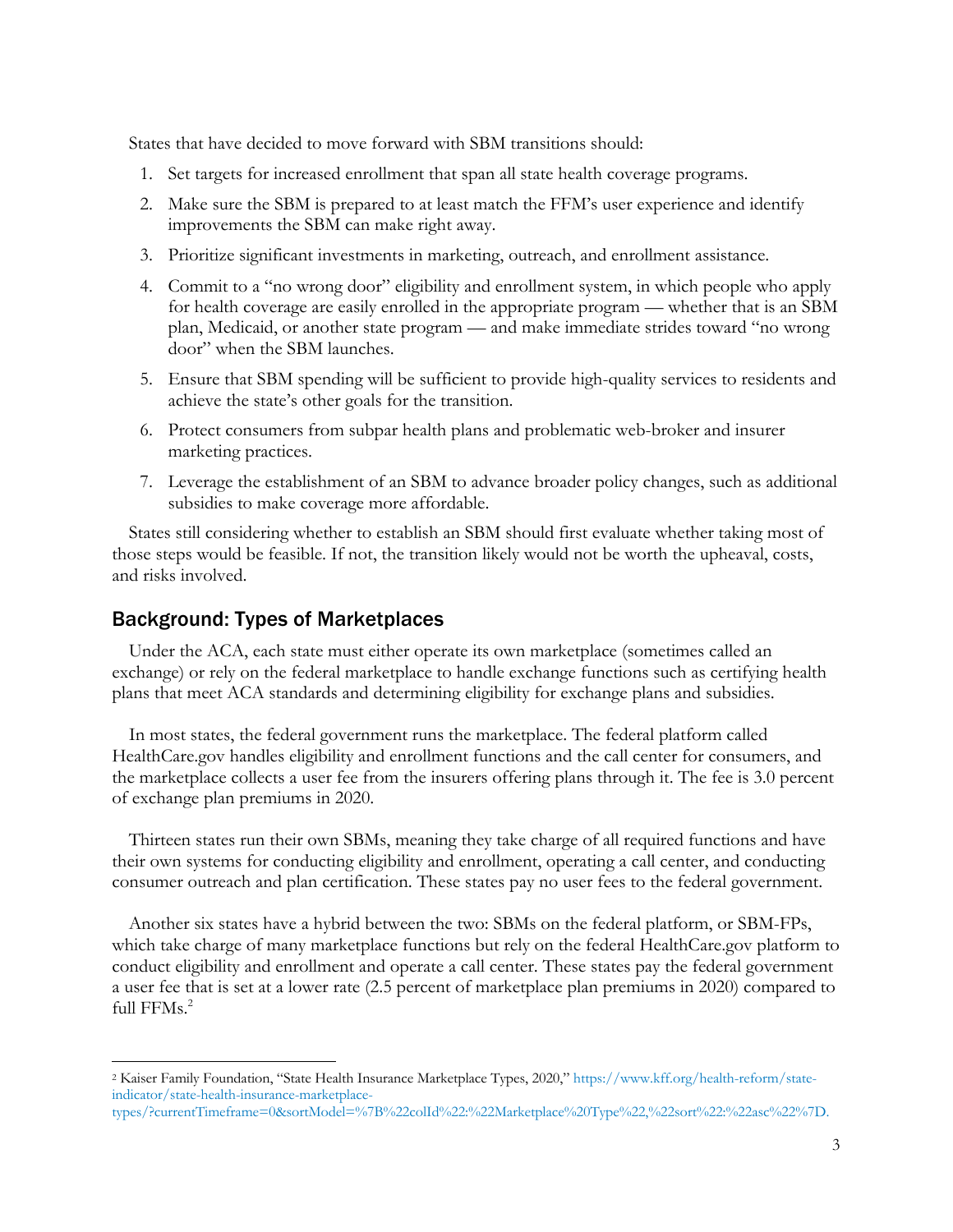The rest of this paper presents seven recommendations for states that have decided to move forward with SBM transitions.

### 1. Set Targets for Improved Enrollment in Health Coverage

Setting enrollment targets can help keep the goal of expanding coverage front and center, preventing states from focusing too narrowly on cutting costs or minimizing disruption. Setting targets across programs can also help ensure that the state includes lower-income residents eligible for Medicaid or CHIP in the push for improved health coverage.

#### Issues to Consider: Enrollment Targets

- What is an achievable goal for health coverage gains that the state could set for its first year and for subsequent years of operating an SBM?
- What more ambitious goals for coverage or affordability could the state set for future years?

States should develop targets by analyzing data on their remaining uninsured populations. Across states, the majority of the remaining uninsured have incomes low enough to qualify for subsidized marketplace coverage or Medicaid. Data analysis should show that expanding coverage will require increasing both Medicaid and marketplace enrollment, which could boost support for program coordination.3

# 2. SBMs Should at Least Match FFM's User Experience and Should Identify Areas for Immediate Improvements

As noted, health insurance marketplaces are required by law to perform certain functions, including certifying health plans offered through the marketplace; maintaining a website, toll-free hotline, and navigator program to assist consumers; determining eligibility for marketplace subsidies; and connecting people eligible for Medicaid and CHIP with those programs. A state preparing to operate an SBM must maintain a basic level of functioning in all these areas through the transition.

The FFM generally performs these functions well, though not perfectly. It has addressed its early technology problems and greatly improved its eligibility and enrollment process in key areas, such as by improving the process when applicants must submit documentation to resolve data-matching issues related to their eligibility. The FFM also has a highly effective, low-cost email outreach program that sends multiple targeted messages to consumers, prompting them to take action at key moments. States using the FFM have benefitted from these advances, and future SBMs will need to wrestle with how to maintain this level of performance without repeating past mistakes that either the FFM or other SBMs have made.

<sup>&</sup>lt;sup>3</sup> "Fact Sheets: Who are the Remaining Uninsured?" Center on Budget and Policy Priorities, March 21, 2019, https://www.cbpp.org/research/health/fact-sheets-who-are-the-remaining-uninsured; Aviva Aron-Dine, "Making Health Insurance More Affordable for Middle-Income Individual Market Consumers, CBPP, March 21, 2019. https://www.cbpp.org/research/health/making-health-insurance-more-affordable-for-middle-income-individual-market.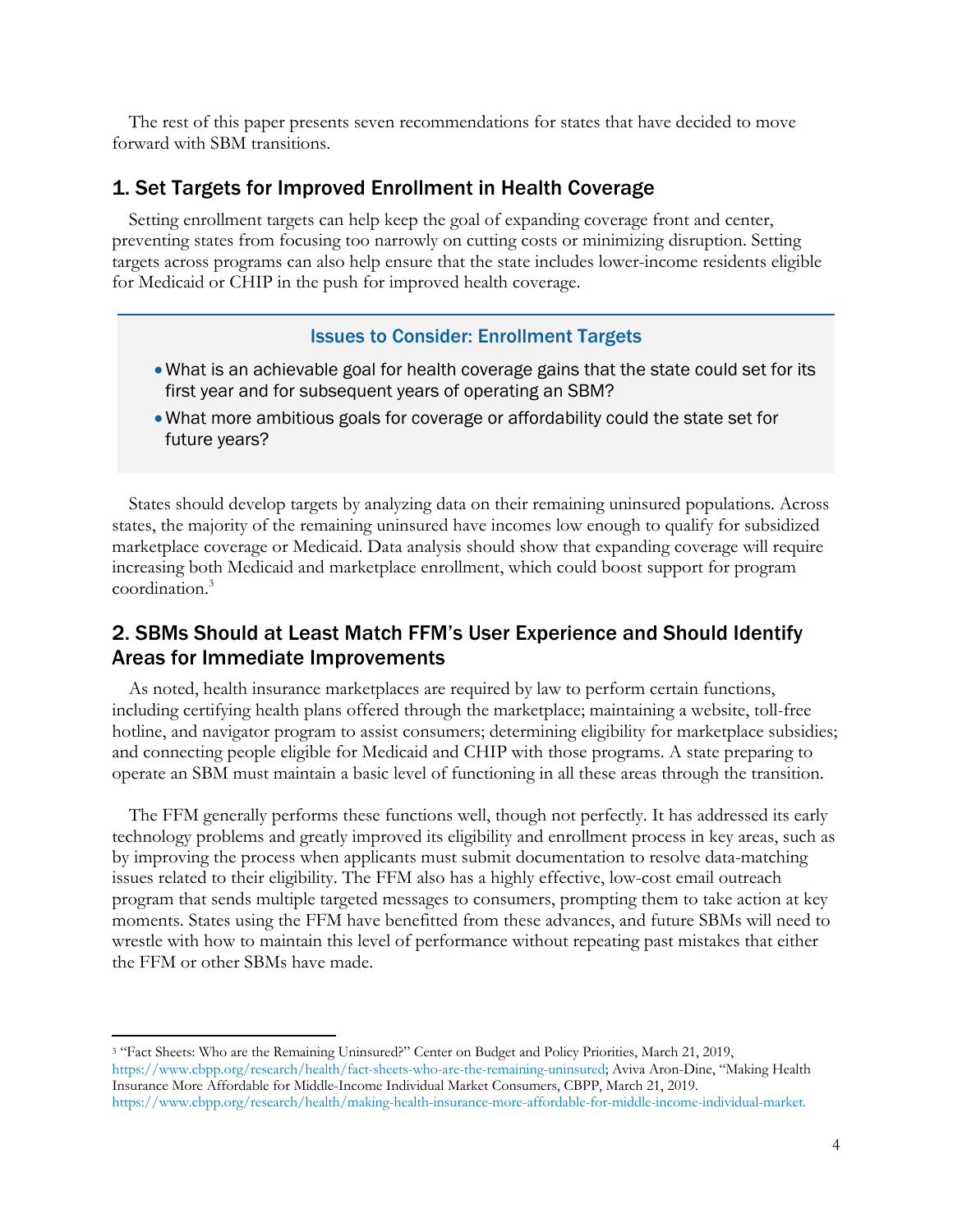While policymakers in states transitioning to an SBM will naturally focus on making it function on time, on budget, and with minimal disruption for consumers and other stakeholders, states should also consider how they can use their increased authority and flexibility to make meaningful improvements right away. This can help demonstrate tangible benefits of the SBM and a build a case for additional policy changes or spending, if needed. It also may help a state meet its targets for increased enrollment.

One simple policy a state could adopt is an extended annual open enrollment period. Many existing SBMs provide more than the six weeks the FFM allows (November 1 through December 15). This allows more time to conduct outreach and get more people to enroll, while also giving a fledgling SBM more time to address any issues that might arise in its initial years. Extending the enrollment period into January, as many SBMs do, also holds the advantage of getting past the holiday season and the end of the year — a time when low-income people face especially high financial stress, according to research.<sup>4</sup>

Another immediate improvement would be to make it easier to enroll in coverage through special enrollment periods (SEPs), which allow people who experience certain life events, such as loss of other coverage or the birth of a child, to enroll in a marketplace plan outside the annual enrollment period. In recent years, the FFM has added restrictions to certain SEP-triggering events, such as a requirement to have prior coverage. It has also instituted verification procedures that require people accessing an SEP to submit documentation (such as a letter from their former insurer or employer) proving their eligibility for an SEP before they can get coverage. These additional requirements can present a barrier to people using SEPs, and data suggest SEP use via the FFM has dwindled. But SBMs do not have to adopt the same restrictions or verification requirements, and many existing SBMs have opted instead for a simpler, more accessible system.

Transitioning to an SBM is also an opportunity for a state to implement policies supporting continuous enrollment in coverage, which can help a state meet its enrollment goals and reduce administrative burdens. For states without continuous eligibility for children in Medicaid and CHIP, the shift to an SBM may be a reason to consider adopting it, in order to reduce instances when people "churn" on and off those programs. States can also seek Medicaid waivers to implement continuous eligibility for adults, as Montana and New York have done.<sup>5</sup> On the SBM side, states can consider allowing easier access to marketplace plans throughout the year — rather than only during open enrollment — for people with low or moderate incomes, as Massachusetts does for people up to 300 percent of the federal poverty level. This allows many people eligible for significant subsidies to enroll without having to prove they qualify for a SEP-triggering event. This policy, along with strong integration with Medicaid and other factors, has helped Massachusetts become the only state

<sup>4</sup> Katherine Swartz and John Graves, "Shifting the Open Enrollment Period for ACA Marketplaces Could Increase Enrollment and Improve Plan Choices," *Health Affairs*, July 2014, http://www.healthaffairs.org/doi/10.1377/hlthaff.2014.0007#.

<sup>5</sup> Continuous eligibility in Medicaid provides a full year of coverage regardless of changes in a family's income. See Judith Solomon, "Medicaid: Compliance with Eligibility Requirements," Center on Budget and Policy Priorities, testimony before the Senate Finance Subcommittee on Health Care, October 30, 2019, https://www.cbpp.org/health/medicaid-compliance-witheligibility-requirements.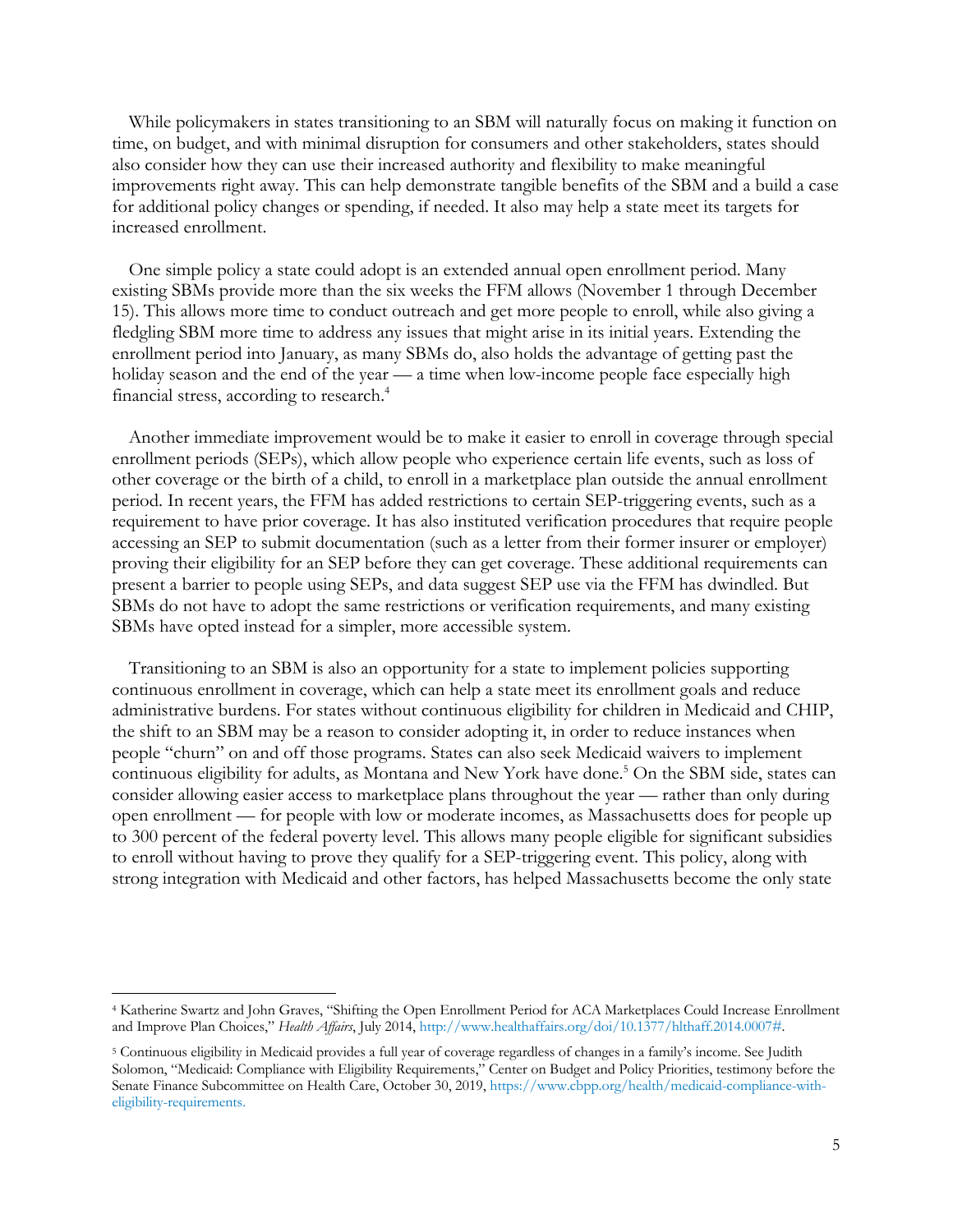where exchange enrollment actually increases throughout the year, instead of declining as in all other states.<sup>6</sup>

SBMs can also make a number of operational improvements. For example, as they develop their technology platform and call center plan, they can ensure that call center staff have access to specific information about a person's application and where it is in the process, any communications that have gone out from the SBM, and other pertinent details. An SBM would also benefit from setting up a special system to efficiently address particularly complex or urgent issues a consumer might bring to the call center. For example, an SBM could create a small team of highly trained staff with the knowledge, ability, and authority to take call referrals and resolve such issues.

In addition, SBMs can offer consumers more ways to get help than the FFM does. Partly due to Trump Administration cuts to navigator funding, the FFM offers little in-person help. SBMs can spend more on navigators and consumer assisters that offer people impartial, in-person help with applications and enrollment, as well as walk-in centers such as those in Massachusetts and California. SBMs can also make greater use of text messaging to inform or prompt action by consumers, and they can improve the services and information available to people with limited English proficiency. SBMs can also improve notices sent to consumers, ensuring that they provide information specific to the consumer's situation and actionable content the recipient can understand.

A major area where SBMs can immediately improve compared to the FFM is coordination with Medicaid and CHIP, as explained below.

<sup>6</sup> Sarah Lueck, "Proposed Change to ACA Enrollment Policies Would Boost Insured Rate, Improve Continuity of Coverage," Center on Budget and Policy Priorities, June 5, 2019, https://www.cbpp.org/research/health/proposed-change-to-acaenrollment-policies-would-boost-insured-rate-improve.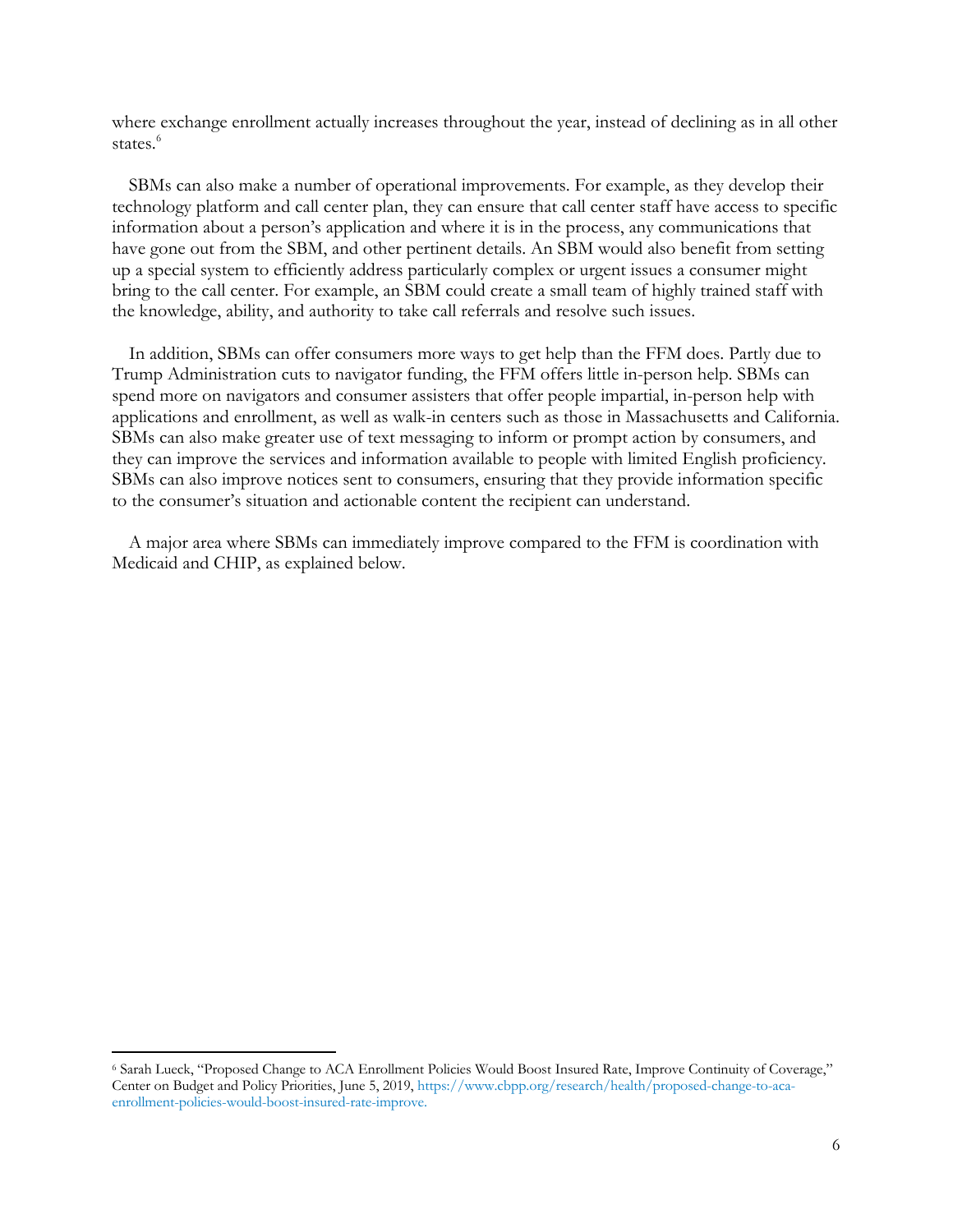### Issues to Consider: Match and Improve on the FFM User Experience

To provide at least a basic level of service to consumers, among other activities, SBMs will need to:

- Provide a user-friendly experience
- $\rightarrow$  Provide robust customer service on the phone, through the website, and in person.
- $\rightarrow$  Make the SBM website and application available on a mobile device.
- › Ensure the identity-proofing system for accessing an online application and account protects consumer information without creating unnecessary barriers.<sup>a</sup>
- $\rightarrow$  Provide accurate and understandable information on the website to help people apply, compare plans, and complete enrollment.
- › Provide a call center with well trained, well paid, and adequately supervised staff who have access to software enabling them to provide callers with accurate information specific to their situation.
- › Deliver high-quality service and accessible materials to people with limited English proficiency and people who have disabilities.
- › Provide customized notices to consumers that detail the specific actions they must take to secure and maintain coverage and subsidies.

#### • Coordinate with Medicaid and CHIP

- › Avoid bouncing people from one program to another by ensuring that information transfers from the SBM to these programs are smooth and that the SBM has accurate eligibility information about the other programs.
- › Ensure that the SBM can receive and act on account transfers from Medicaid and CHIP when families apply through the Medicaid agency and are ineligible for Medicaid and CHIP, or when their income increases while on Medicaid or CHIP.
- **Limit data-matching issues.** Simplify the process for addressing data-matching issues. $\frac{1}{2}$ This includes reducing how often such issues arise, making it as easy as possible for consumers to submit documentation when needed, and allowing them to submit written explanations when documentation is not available.
- Data migration. Ensure that the SBM has access to consumer data to help target outreach and enrollment efforts during the transition (when it will need to obtain these data from the FFM) and after the transition.

<sup>a</sup> Identity proofing requires applicants to answer personal and financial questions (including past addresses and details about credit cards and loans) to verify who they are. This information is matched against available electronic data. But it presents challenges for some people (such as those with limited credit histories) and often is not required. See Terri Shaw and Shelby Gonzales, "Remote Identity Proofing: Impacts on Access to Health Insurance," Center on Budget and Policy Priorities and Social Interest Solutions, January 7, 2016.

<sup>b</sup> Eligibility for marketplace plans and subsidies depends on a number of factors, including income and citizenship or immigration status. The information that applicants provide about their eligibility is checked against electronic data sources, but when there is an inconsistency (which can occur for many reasons), people must submit additional documentation or risk losing coverage or subsidies. See Judith Solomon, "Limiting Data-Matching Issues Could Help Stabilize Federal Marketplace Coverage," Center on Budget and Policy Priorities, February 16, 2016.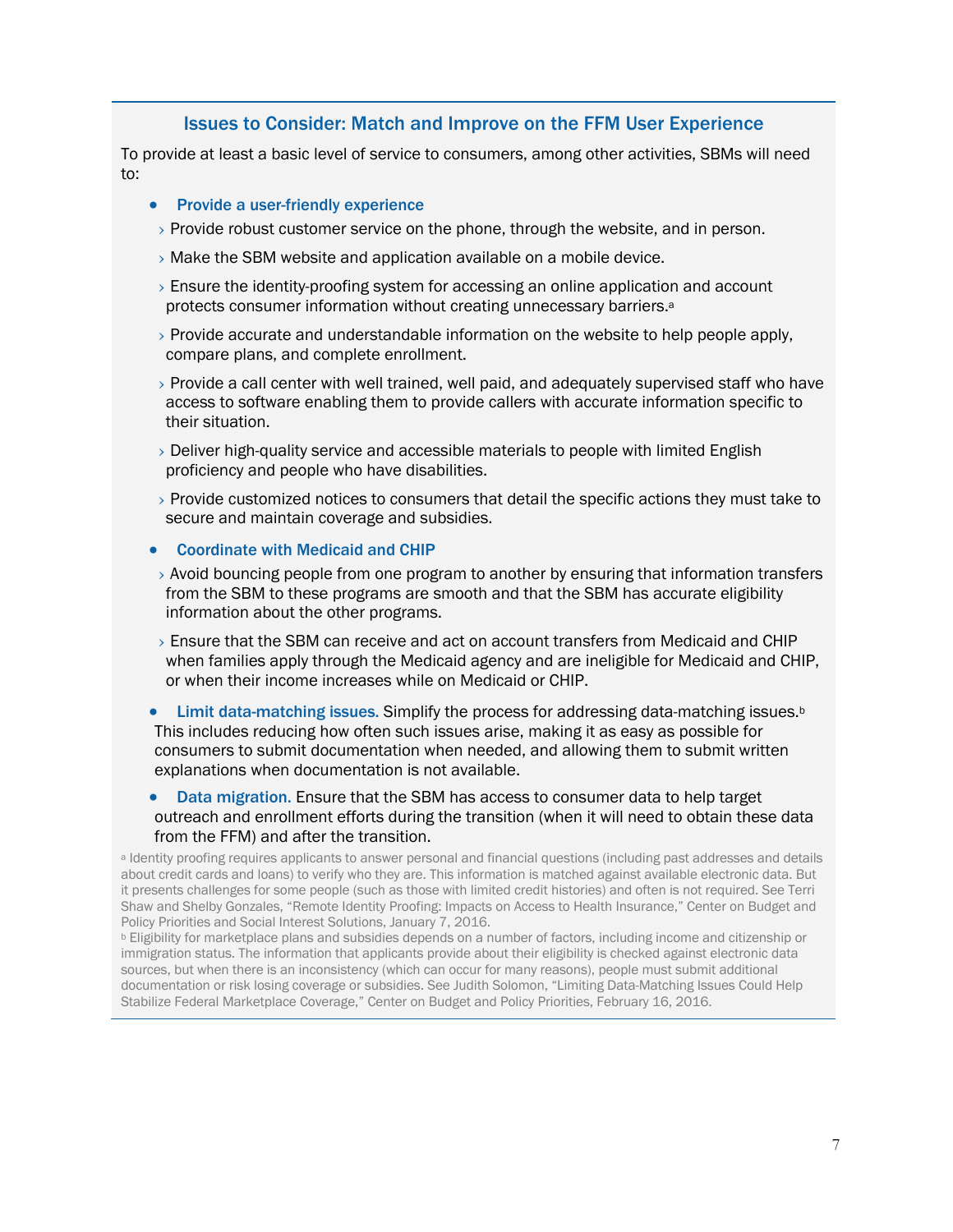# 3. Invest in Marketing, Outreach, and Enrollment Assistance to Help Reach Coverage Goals

States that have invested significant resources in marketing and outreach, such as California, have found it has greatly increased take-up of health care coverage, which in turn improved the risk pool.7 Marketing and outreach can help drive people, including the uninsured, to the SBM when they need coverage, especially during the annual open enrollment period. Effective outreach to renewing enrollees can help ensure they maintain coverage and update their eligibility information. Enrollment assistance, such as through impartial navigators and consumer assisters, can help people get through hurdles in the enrollment process. Navigators have proven especially effective in reaching lowincome and uninsured populations and helping people with complex circumstances get and maintain coverage.

This category of SBM spending is relatively small, though advertising costs vary significantly depending on local media markets. A survey of SBMs found that advertising spending per uninsured resident in 2018 was about \$3 in Massachusetts and Minnesota, \$10 in Maryland, and \$14 in California, New York, and Rhode Island. State navigator spending per uninsured person ranged from roughly \$2 in California and Vermont to \$27 in Maryland and Minnesota.<sup>8</sup>

A strong outreach program may not necessarily require a large amount of funding, especially compared to other line items in an SBM's budget. Therefore, outreach would be a particularly unfortunate area for new SBMs to skimp on because small dollar investments can yield high returns.

This is an area where states should be able to outperform the FFM, which has sharply cut back on investments in marketing and navigators. On the other hand, states cannot *assume* they will outperform the FFM, especially in email outreach, one of the highest-return approaches.9 The FFM appears to have continued a robust email outreach program under the Trump Administration, and it benefits from a large email list, compiled since 2014, that includes existing consumers, past consumers, and others who have expressed interest in HealthCare.gov.

States should have a plan to obtain lists and coordinate outreach with the Centers for Medicare & Medicaid Services (CMS) during the transition. Even with such a plan, the consumer-level information available to states from the FFM may be limited, and states should recognize this as one challenge of the transition. States should aim to develop their own lists over time and to work with advocates, service and health providers, navigators, insurance brokers, and others within the state to disseminate information to potential consumers from the beginning.

<sup>7</sup> Peter V. Lee *et al.,* "Marketing Matters: Lessons from California to Promote Stability and Lower Costs in National and State Individual Insurance Markets," Covered California, September 2017, https://hbex.coveredca.com/dataresearch/library/CoveredCA\_Marketing\_Matters\_9-17.pdf.

<sup>8</sup> Sabrina Corlette and Rachel Schwab, "States Lean In as the Federal Government Cuts Back on Navigator and Advertising Funding for the ACA's Sixth Open Enrollment," Commonwealth Fund, October 26, 2018, https://www.commonwealthfund.org/blog/2018/states-lean-federal-government-cuts-back-navigator-and-advertisingfunding.

<sup>9</sup> Jonathan Cohn, "Trump Administration Says Obamacare Ads Don't Work, But Federal Study Says They Do," Huffington Post, September 20, 2017, https://www.huffpost.com/entry/obamacare-ads-trump-health-humanservices\_n\_59c1dc7de4b0186c2206bdd3.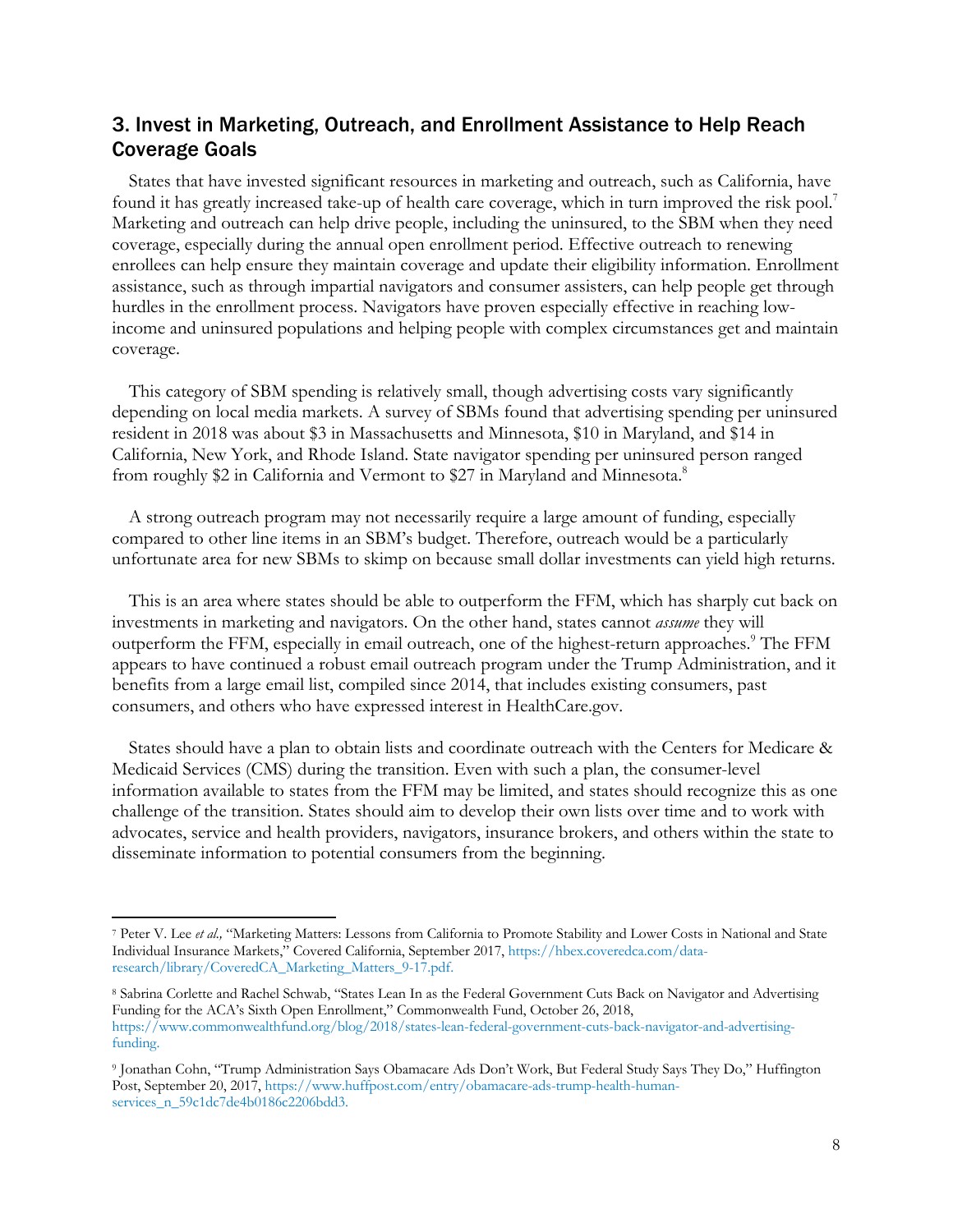#### Issues to Consider: Marketing and Outreach

- Is the state prioritizing investments in marketing, outreach, and consumer assistance?
- Is the state developing an effective, evidence-based outreach strategy, including both advertising and targeted email outreach?
- •How will the state ensure it has a robust navigator program to reach low-income and uninsured populations, help people with complex circumstances, and provide unbiased help?
- As the state transitions away from HealthCare.gov, what data might be available to target outreach, marketing, and enrollment assistance to consumers?

### 4. Commit to a "No Wrong Door" Eligibility and Enrollment System

An especially critical area for SBMs to focus on is providing the "no wrong door" eligibility process that the ACA envisions, in which people submit one application and then can easily enroll in the health program for which they are eligible: an exchange plan, Medicaid, or CHIP. The "no wrong door" concept applies to all health insurance marketplaces, meaning they must provide at least minimal coordination across programs. But when a state administers both the marketplace and Medicaid, it can do far better than the FFM in this area.

One way to achieve "no wrong door" is to integrate the SBM's eligibility process with that of other health programs, including Medicaid, as most first-generation SBMs did. This has clear advantages. Integrated eligibility systems are far better at providing a "no wrong door" experience than the FFM, which usually transmits information to state Medicaid agencies about applicants who appear likely eligible for Medicaid. Such transfers can be complex and require applicants to provide additional or duplicative information. An integrated system also provides a more streamlined process for enrollees, for example by allowing them to move more seamlessly from one program to another if their eligibility changes and by simplifying the eligibility and enrollment process when families have members who qualify for different programs.

But in general, most states launching the next generation of SBMs are not planning to integrate their eligibility systems with Medicaid and CHIP, at least not right away, as they are operating with smaller budgets and tighter timelines. Nevertheless, a state should ensure it provides a smooth, streamlined enrollment process for families. Surpassing the capabilities of the FFM in this area is a must-do for any state considering an SBM.

Low-income people experience income volatility that can affect their eligibility for health coverage and cause them to "churn" frequently between programs. States can use the greater flexibility and authority that comes with operating an SBM to protect residents from coverage gaps and losses.

At a minimum, in planning for an SBM, a state not integrating with Medicaid should work with the state Medicaid agency to establish close coordination between programs. One policy that could make great strides toward "no wrong door" would be to allow the SBM to make a final determination of eligibility for Medicaid and CHIP. If a state instead continues to transfer cases to the Medicaid agency for a determination, it should avoid making people provide additional, unnecessary information. For example it can ensure that electronic files the SBM transfers include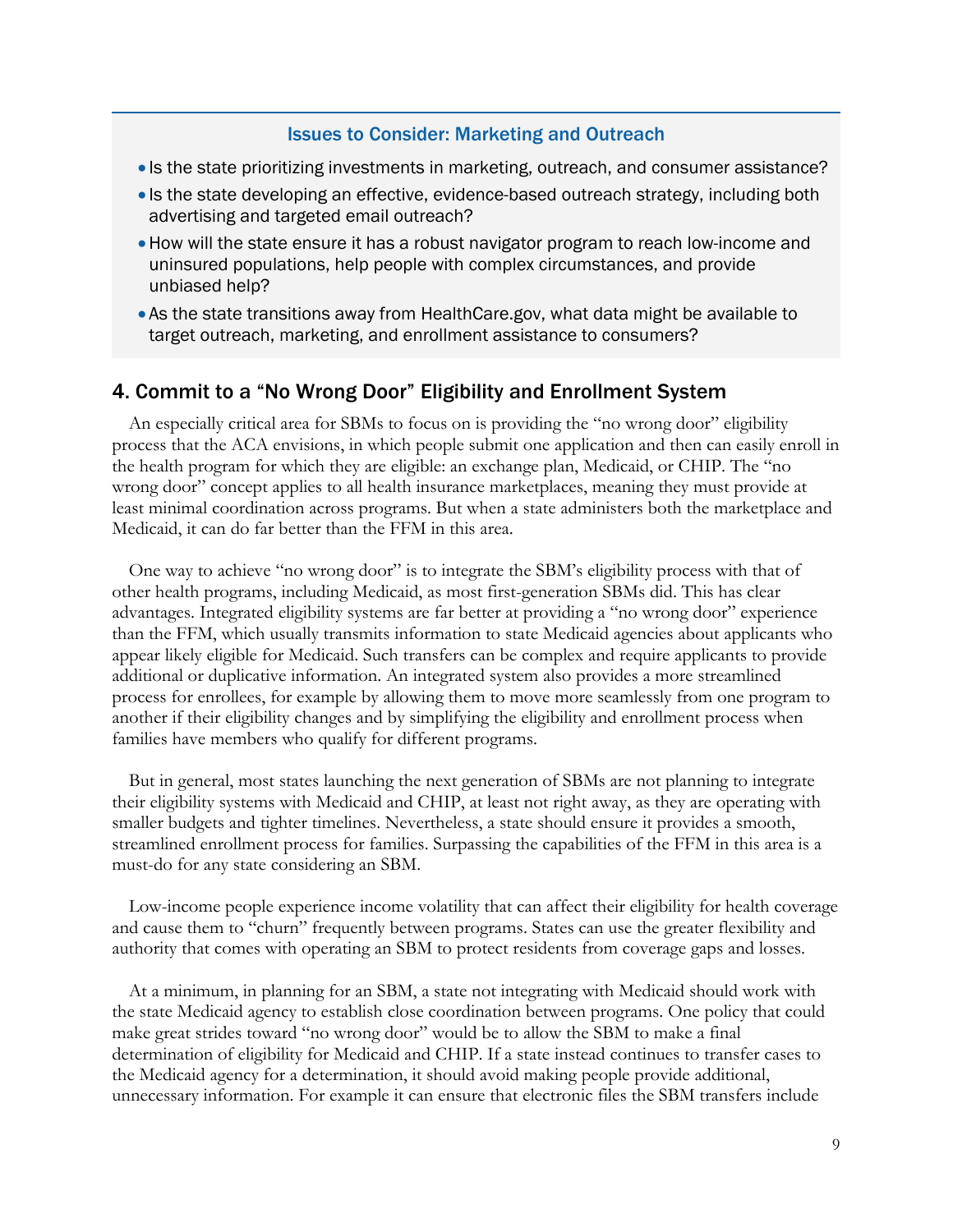details such as eligibility factors that the SBM has already verified and verification documents that applicants have submitted.

State health programs must ensure that their eligibility rules are aligned and that different programs' notices are coordinated in the language they use and their directives to applicants, especially for notices informing individuals that they have been denied or terminated in one program but are likely eligible for another. States must contemplate how to ensure that families with members who qualify for different health programs (such as children in CHIP and parents in the SBM) can enroll in a streamlined manner and, if they have problems, file a single eligibility appeal. States should ensure the SBM call center workers are sufficiently trained in Medicaid and CHIP and should establish "warm hand-offs" so that when callers must be transferred to another call center or agency, they are sent directly to someone who can help them. In general, the state should provide a system that appears seamless across programs, even if it does not fully integrate its SBM with Medicaid and CHIP.

# 5. Ensure SBM Spending Will Be Sufficient to Provide Robust Services to Consumers

Although reducing costs is one reason states cite for switching to an SBM, savings are not guaranteed and, in any case, are not a sufficient reason to undertake an SBM transition. Prioritizing cost savings as a goal of an SBM transition could lead states to miss opportunities for progress toward other objectives. It could also constrain the SBM's budget in ways that limit its ability to successfully serve state residents.

Clearly, SBMs forming now can operate at a lower cost than those formed prior to 2014. The new SBMs can lease exchange platforms already developed by private vendors, which is less costly than building their own technology infrastructures.<sup>10</sup> These vendors offer core exchange functions (the technology platform plus customer service features, including the call center) at a lower cost than the amount of user fees that a state's insurers pay to use the FFM. States thus see an opportunity to continue collecting the same amount of user fees while using some of those revenues for other purposes.

But what does it cost to operate a strong exchange? There is no clear or uniform answer. As a starting point, it is useful to look at what several longstanding exchanges, including the FFM, spend per enrollee each year, as well as what several of the new SBMs plan to spend. An examination of the budget documents for several "first-generation" SBMs, as well as the FFM, shows that it costs roughly \$240 to \$360 per marketplace enrollee per year to run these exchanges. (See the Appendix.) While comparing different exchanges' spending on an apples-to-apples basis is impossible due to differences in the policy decisions they have made, the populations they serve, and the functions they perform, this range provides a useful frame for examining the budgets and policy decisions of the second generation of SBMs.

<sup>10</sup> "Summary analysis of Nevada and New Mexico marketplace technology platform RFIs," Oregon Department of Consumer and Business Services memorandum from Victor Garcia to the Marketplace Advisory Committee, January 7, 2019.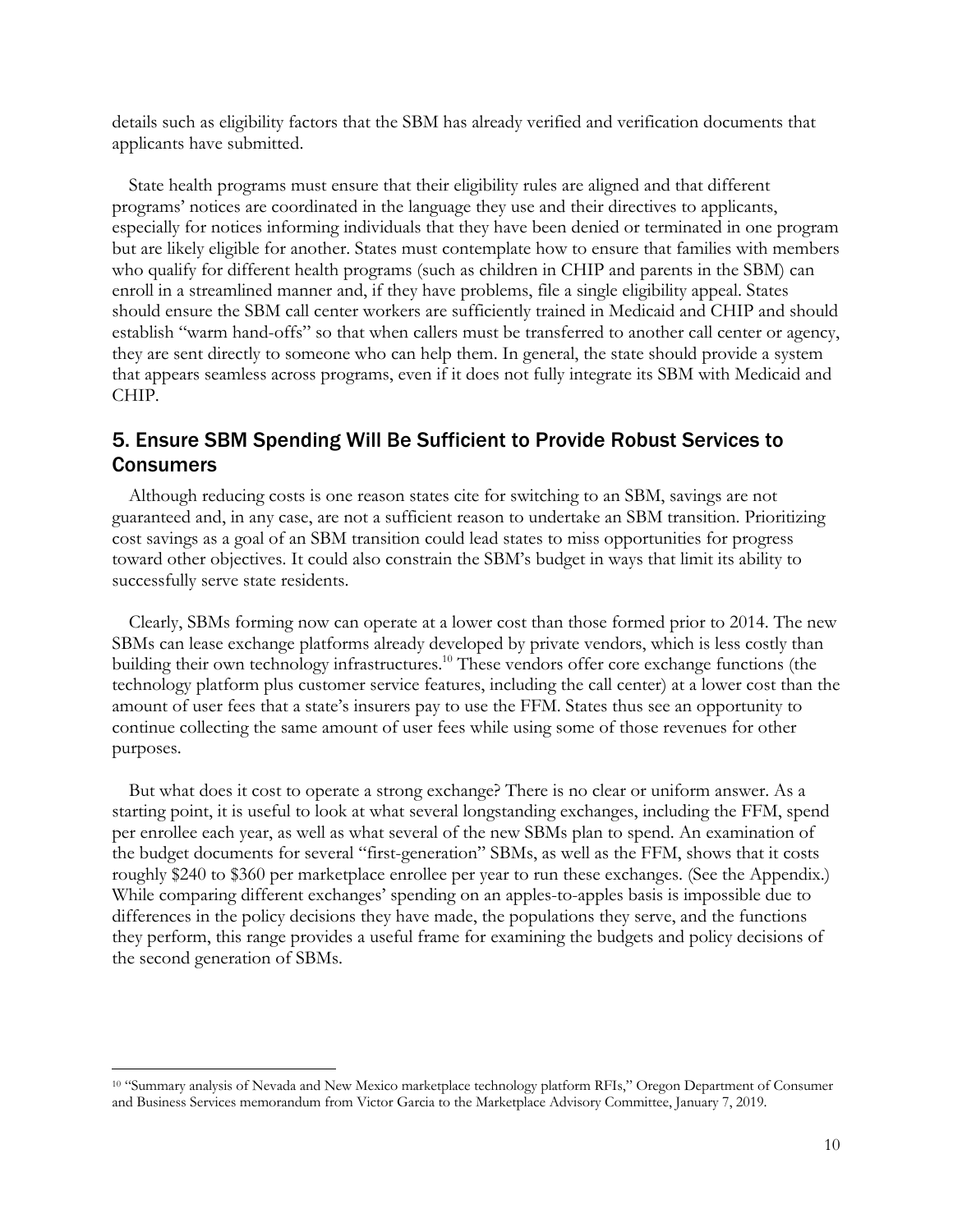The newer SBMs are, indeed, planning to spend less: in the range of \$100 or \$200 per enrollee, though the figure varies by state.<sup>11</sup> Nevada, which just transitioned to a full state-based marketplace for the 2020 plan year, expects to spend about \$13 million per year (about \$172 per exchange enrollee) once it reaches a steady state, compared to about \$19 million per year if the state continued paying user fees to federal government as an SBM on the federal platform.<sup>12</sup> (See textbox, "Nevada's Transition to an SBM.")

State officials in New Jersey, where insurers owed \$50 million in user fees to the FFM in 2019, have said they can use the same amount to serve their residents better than the FFM has done and plan to shift to an SBM for 2021. <sup>13</sup> Spending \$50 million a year to operate an SBM would translate to about \$217 per enrollee, but the state plans to spend far less (about \$15 million in 2021) on its contracts for a technology platform and a consumer assistance center during its first year as a full SBM. State law requires the total user fees collected for the SBM to be held in a revolving trust that can be used only for start-up costs, exchange operations, outreach, enrollment, and "other means of supporting the exchange."<sup>14</sup>

In Pennsylvania, which plans to launch a full SBM in 2021, officials have said it will cost as little as \$30 million a year to operate — far less than the \$98 million the state's individual-market insurers are expected to pay toward the user fee in 2020.15 Pennsylvania plans to continue collecting the user fee at the same level but is proposing to use between \$42 million and \$66 million in 2021 to establish and fund a reinsurance program that will reduce unsubsidized premium costs beginning in  $2021$ .<sup>16</sup> Assuming about \$100 million in total user fee collections, this leaves about \$34 million to \$58 million to fund the state's exchange, or about \$101 to \$172 per exchange enrollee in the first year.

It remains to be seen whether the lower spending of the new SBMs will be sufficient to deliver high-quality services to consumers or to make meaningful improvements compared to the FFM. Compared to the first-generation SBMs, the new SBMs often take on a narrower set of IT changes and functions, instead focusing on basic functions akin to what the FFM has achieved.

<sup>11</sup> Effectuated enrollment data by state (representing the number of people who had an active policy) was used to calculate per enrollee spending. See "Early 2019 Effectuated Enrollment Snapshot," Centers for Medicare & Medicaid Services, https://www.cms.gov/sites/default/files/2019-08/08-12-2019%20TABLE%20Early-2019-2018-Average-Effectuated-Enrollment.pdf.

<sup>12</sup> Fiscal and Operational Report, Silver State Health Insurance Exchange, June 30, 2019, p. 24, https://d1q4hslcl8rmbx.cloudfront.net/assets/uploads/2019/06/07B-FO\_Report\_06-30-2019.pdf.

<sup>13</sup> Ryan Hutchins, "New Jersey proposed state-based exchange," *Politico,* March 22, 2019, https://www.politico.com/states/new-jersey/story/2019/03/22/new-jersey-proposes-state-based-obamacare-exchange-929807.

<sup>14</sup> "NJ Department of Banking and Insurance Announces Selection of GetInsured to Develop, Operate Technology Platform & MAXIMUS to Operate Consumer Assistance Center for State-Based Health Insurance Exchange," News Release, January 6, 2020, https://www.state.nj.us/dobi/pressreleases/pr200106.html.

<sup>15</sup> Sarah Gantz, "Pennsylvania to shift from healthcare.gov to state-based insurance exchange," *Philadelphia Inquirer*, July 2, 2019, https://www.inquirer.com/health/consumer/pa-state-based-exchange-health-insurance-obamacare-20190702.html.

<sup>16</sup> Commonwealth of Pennsylvania Comprehensive Description: State Innovation Waiver Application, Pennsylvania Insurance Department, November 2019,

https://www.insurance.pa.gov/Coverage/Documents/State%20Based%20Exchange/1332/PA%201332%20Waiver%20Appli cation%20Summary%20for%20Public%20Comment%20(2).pdf.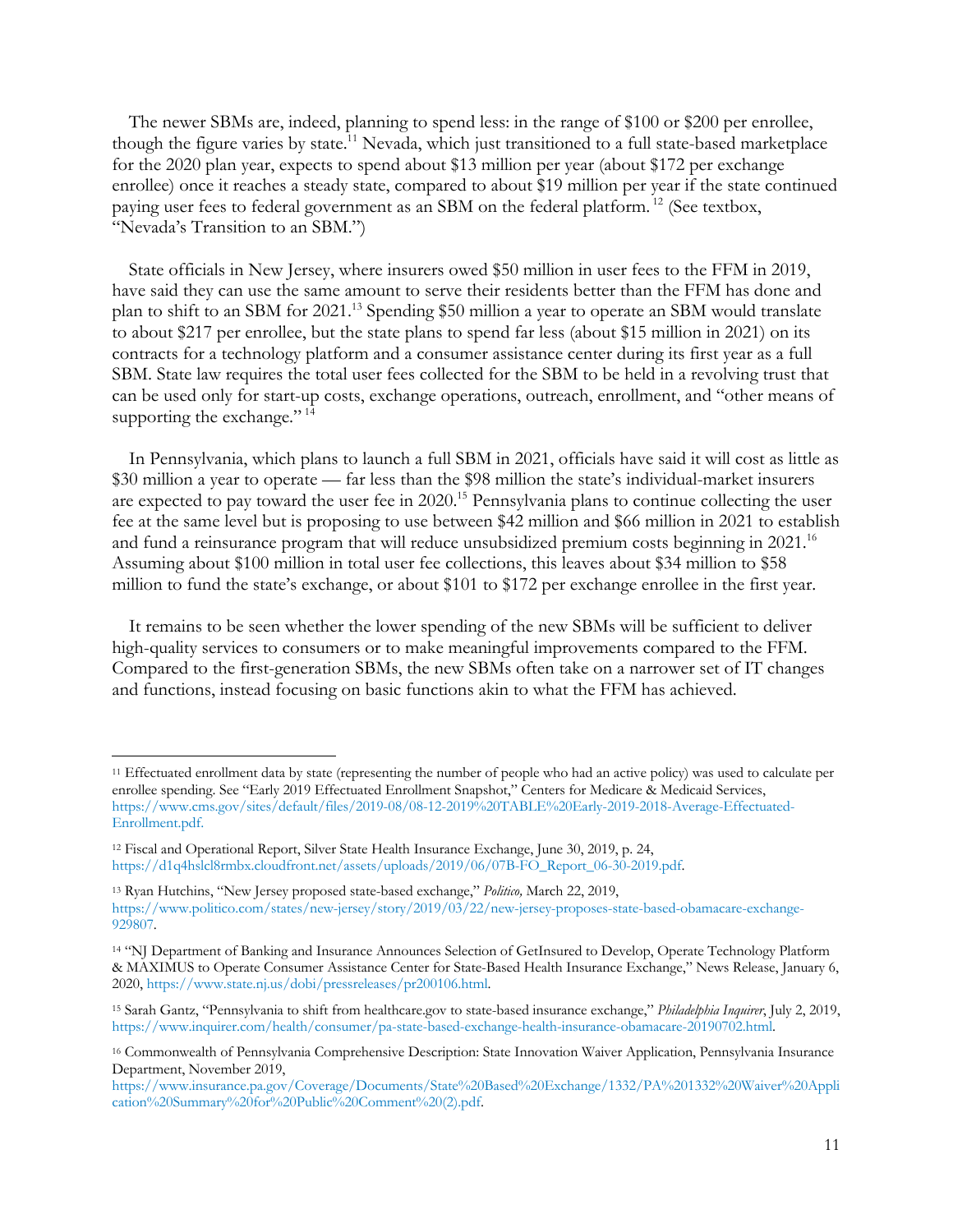### Nevada's Transition to an SBM

Nevada's Silver State Exchange is the first "second-generation" exchange to be up and running as a full SBM, having just completed its first open enrollment period in December 2019. The state's experience so far demonstrates that this transition is a significant undertaking and can present unexpected challenges.

Heather Korbulic, executive director of the exchange, said the launch was successful in several respects. The SBM met its timeline and budget targets, and the call center worked well, answering a large volume of calls before and during the enrollment period and addressing 90 percent of issues in one call.

Technical issues arose with the eligibility and enrollment process but were diagnosed and resolved quickly, she said. For example, early on, nearly all consumers were flagged for what is normally an uncommon data-matching issue: when the SBM sent their information electronically to the federal data services hub (a mechanism for state and federal agencies to exchange information for administering the ACA), the system found they may have other health coverage and asked them to upload documents to resolve the matter. The SBM contractor GetInsured identified the problem as faulty computer logic at the state exchange. Fixing the coding and cleaning up the data resolved the problem, and the affected consumers received accurate determinations.

Another surprise Korbulic cited was that a significant number of people (about 21,000) were found ineligible for Medicaid and transferred to the exchange. Some were newly applying to Medicaid during open enrollment; others were former Medicaid beneficiaries who had been found ineligible through Medicaid's regular redetermination process. Nevada opted to replicate the FFM's process for dealing with people who appear to be Medicaid eligible — namely, to transmit their case to the state Medicaid agency to complete the determination. While this reduced the complexity of the SBM transition, it can be a more fragmented process than having eligibility and enrollment processes that are integrated with Medicaid and other health programs so that people who apply at the exchange and are Medicaid eligible can be directly enrolled.

One benefit of Nevada now running its own exchange is that it has the information needed to conduct outreach to people found ineligible for Medicaid and encourage them to finish an application at the exchange within the 60-day deadline that applies to them. "We are aggressively pursuing them to let them know they are potentially eligible . . . and that will hopefully lead to an increase in our enrollment," Korbulic said. The exchange lacked email addresses for most people who started their application with Medicaid, and she had just approved spending \$8,000 on a mailer to tell them they need to come to the exchange to finish the process.

Overall, the Silver State Exchange saw plan selections dip by about 7 percent by the end of open enrollment, hitting 77,410 compared to 83,449 the prior year. Nationally, enrollment was flat. It's unclear why enrollment fell in Nevada. (It also fell the year prior to the transition.) Korbulic suggested other potential factors, including that more people may have opted for a short-term health plan or health sharing ministry instead of health insurance that meets ACA standards. She plans to collect more data that can be used to improve the exchange's enrollment and retention over time.

On the other hand, the new SBMs are still taking on major responsibilities, including some such as customer service centers — where there is some uncertainty around costs. Vendor proposals to Nevada (as reviewed in a report to Oregon's marketplace) provided staffing estimates that varied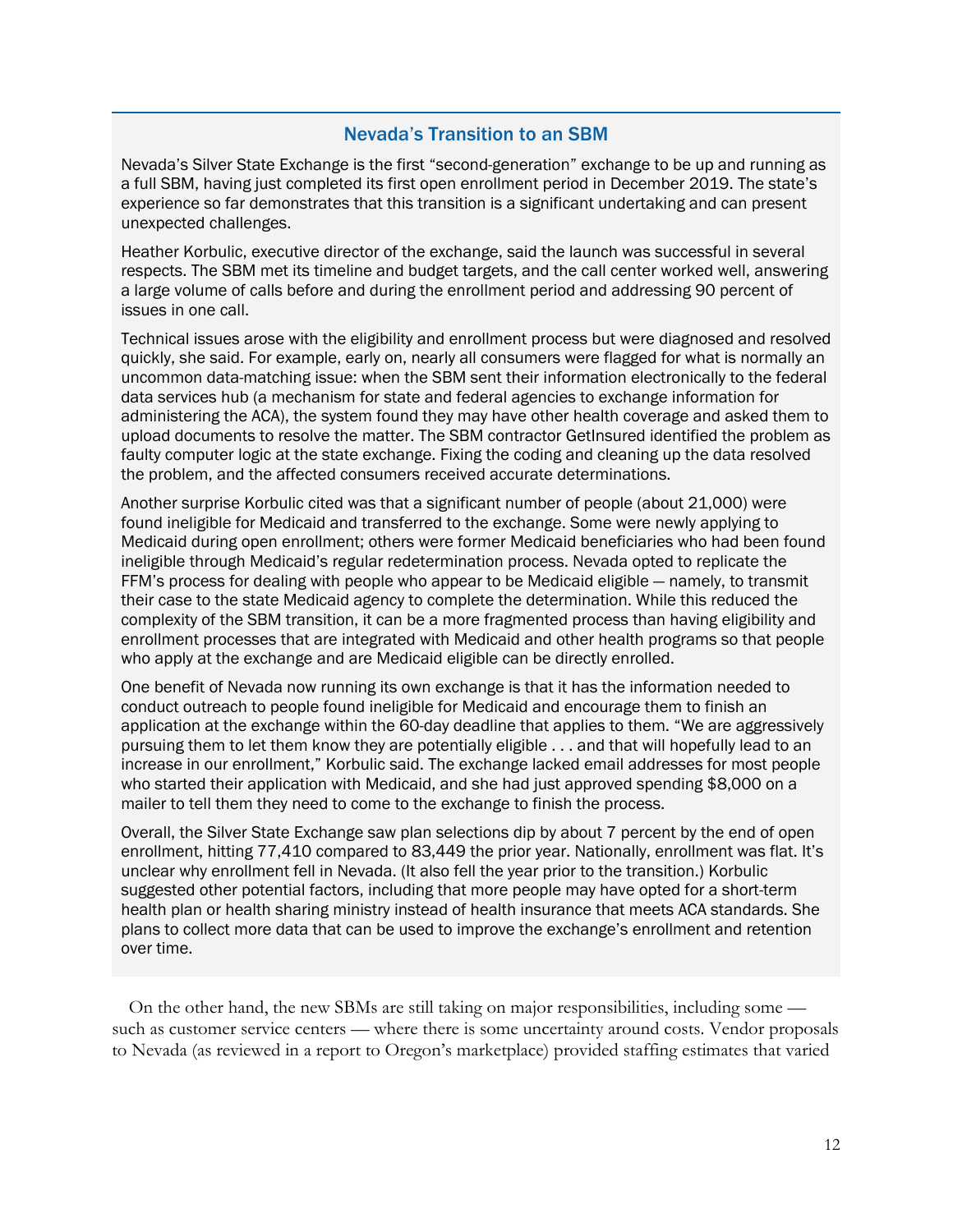by several hundred percent and suggested training that ranged from four to 12 weeks for new staff.<sup>17</sup> And relying on vendors might not always be the most efficient option. Idaho's exchange, for example, has found running its own call center to be cheaper and provide better customer service than contracting it out, though the state relies on the vendor GetInsured to provide its technology platform.

#### Issues to Consider: Budget and Spending

- •Does the proposed budget (overall and for specific functions) provide enough resources to fulfill the required functions and meet the SBM's enrollment goals?
- •How do the state's projected costs compare to other states and the FFM?
- Is the state's user fee expected to cover all exchange costs? Might other funding sources be available, such as a state appropriation or allocated Medicaid funds?
- •How will the state deal with any unanticipated expenses or delays?
- •Can the vendors the state has chosen deliver high-quality services for consumers?
- Is the state planning for enough in-house capacity and staffing, and are some functions best performed in-house?

In addition to investing sufficient resources to provide high-quality services from the start, states will need to ensure that sufficient funds are available to make additional improvements in the future and to deal with any unexpected costs. For example, federal policy changes can raise costs for an SBM, and a state may lack the economies of scale to absorb the costs. Recent rule changes for health reimbursement arrangements are one example, as is a set of requirements for SBMs to conduct data checks of enrollee eligibility twice per year. <sup>18</sup>

# 6. Protect Consumers from Subpar Health Plans and Problematic Web-Broker **Practices**

In recent years, the federal government has put consumers at risk by expanding the availability of subpar health coverage and expanding alternative "direct enrollment" pathways for insurers and brokers without adequate protections.

Subpar plans include so-called short-term health plans, which a Trump Administration rule allows to last up to one year or longer. These plans are exempt from ACA standards and consumer protections, meaning that they can medically underwrite applicants, exclude pre-existing conditions from coverage, and do not include all the ACA's essential health benefits. Subpar plans also include association health plans. A Trump Administration rule (currently blocked by the courts) allows these plans to offer coverage to individuals and small businesses that is exempt from many ACA standards.

All states have the authority to block or limit subpar plans, and it's especially important that states transitioning to an SBM use the opportunity to assert their authority over their markets and protect consumers. Tightening the rules for health coverage markets *outside* the marketplace would enable

<sup>17</sup> "Summary analysis of Nevada and New Mexico marketplace technology platform RFIs," *op cit*.

<sup>18</sup> Corlette *et al., op. cit.*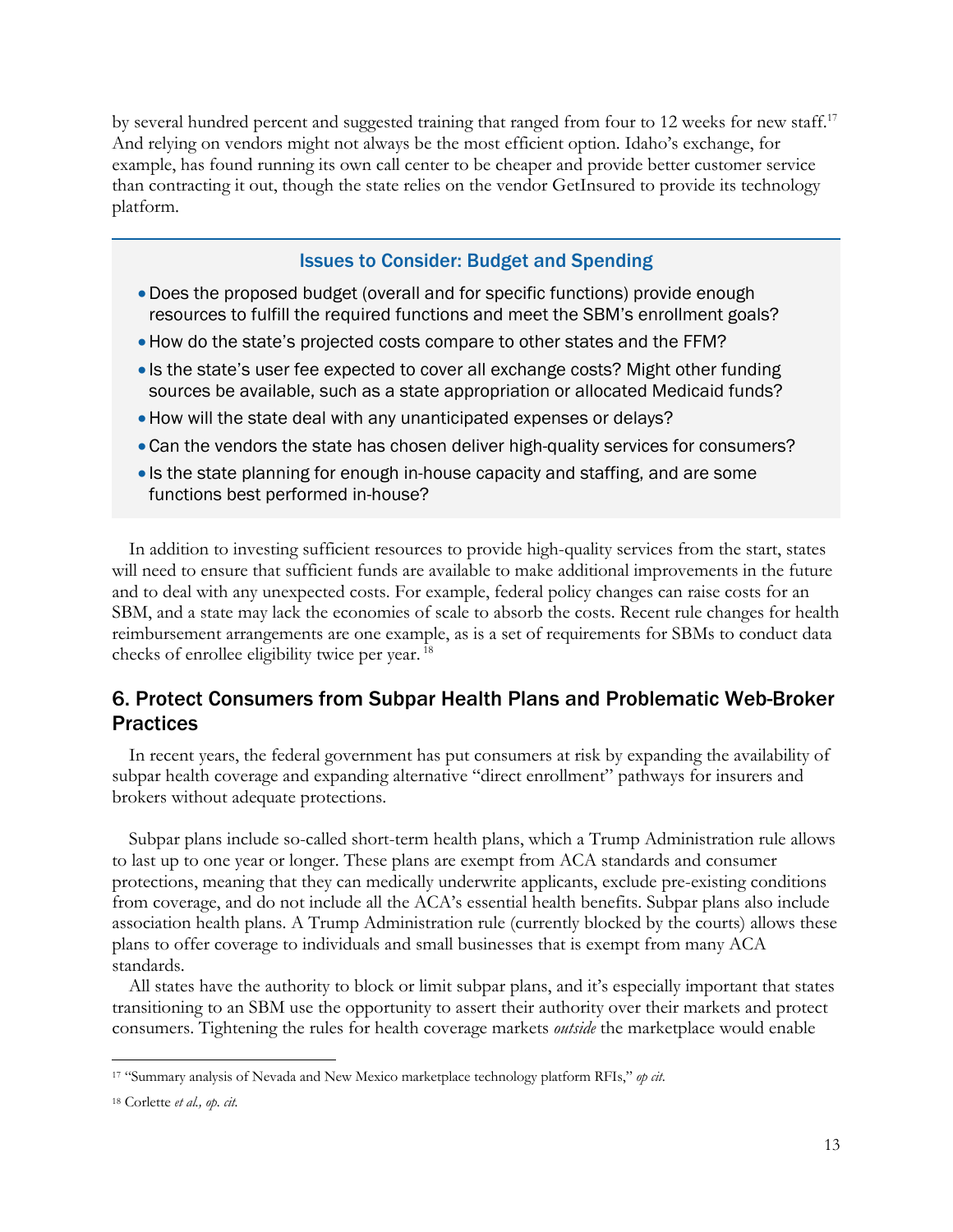any policy advances the state makes to reach more people, while also ensuring that SBM outreach and marketing efforts don't have to compete with misleading and distracting marketing by the sellers of subpar plans. As a state seeks to boost enrollment in health coverage, it must avoid losing people to subpar plans that will leave them with high costs if they get sick.

Most SBM states have already banned or sharply limited short-term plans, as have some states moving toward or considering operating an SBM, such as New Mexico, New Jersey, and Oregon. But Pennsylvania has not yet done so, and protections in Nevada, Maine, and Virginia fall short of banning these plans or undoing the Trump Administration's expansion.<sup>19</sup>

States opting to run their own exchanges should also prevent direct enrollment from detracting from the SBM project, whether by barring it altogether or by ensuring this process is subject to far stronger consumer protections than is the case in FFM states. Under direct enrollment (DE) and the recently expanded enhanced direct enrollment (EDE), the FFM lets insurers and web-brokers use their own websites to help consumers enroll in marketplace plans and marketplace subsidies with little to no interaction with the marketplace.<sup>20</sup> Some direct enrollment entities have a track record of steering consumers to subpar plans, failing to connect people with Medicaid and CHIP, and undermining competition among insurers based on price and quality by failing to show consumers all marketplace plans or comparative information.<sup>21</sup>

#### Issues to Consider: Consumer Protection

- •Has the state implemented a ban or three-month limit on short-term health plans?
- Are there other non-compliant plans or health products that are popular in the state (such as health care sharing ministries, association health plans, or indemnity plans) that pose risks to consumers?
- •How will the state make the SBM rather than insurer and broker websites the "goto source" for individual health coverage?

Notably, California and several other SBMs do not allow DE or EDE. In the second generation of SBMs, one potential risk is that some states may consider creating alternative enrollment pathways to hold down call center and website volume (and potentially costs) at the SBM or in response to pressure from insurers that want the option to enroll people through websites that do not display their competitors' plans.

<sup>19</sup> We define "ban or sharp restriction" as a time limit of three months, a prohibition on the plans, or other standards that cause the plans to not be sold in a state. Sarah Lueck, "States Protecting Residents against Skimpy Short-Term Plans," Center on Budget and Policy Priorities, July 24, 2019, https://www.cbpp.org/blog/states-protecting-residents-against-skimpy-shortterm-health-plans.

<sup>20</sup> Under direct enrollment, consumers select plans on web-broker or insurer websites and are routed to HealthCare.gov to apply and get an official eligibility determination; under enhanced direct enrollment, consumers stay on the web-broker or insurer's site during the entire process with eligibility determined by HealthCare.gov behind the scenes.

<sup>21</sup> Tara Straw, "Direct Enrollment in Marketplace Coverage Lacks protections for Consumers, Exposes Them to Harm," Center on Budget and Policy Priorities, March 15, 2019, https://www.cbpp.org/research/health/direct-enrollment-inmarketplace-coverage-lacks-protections-for-consumers-exposes.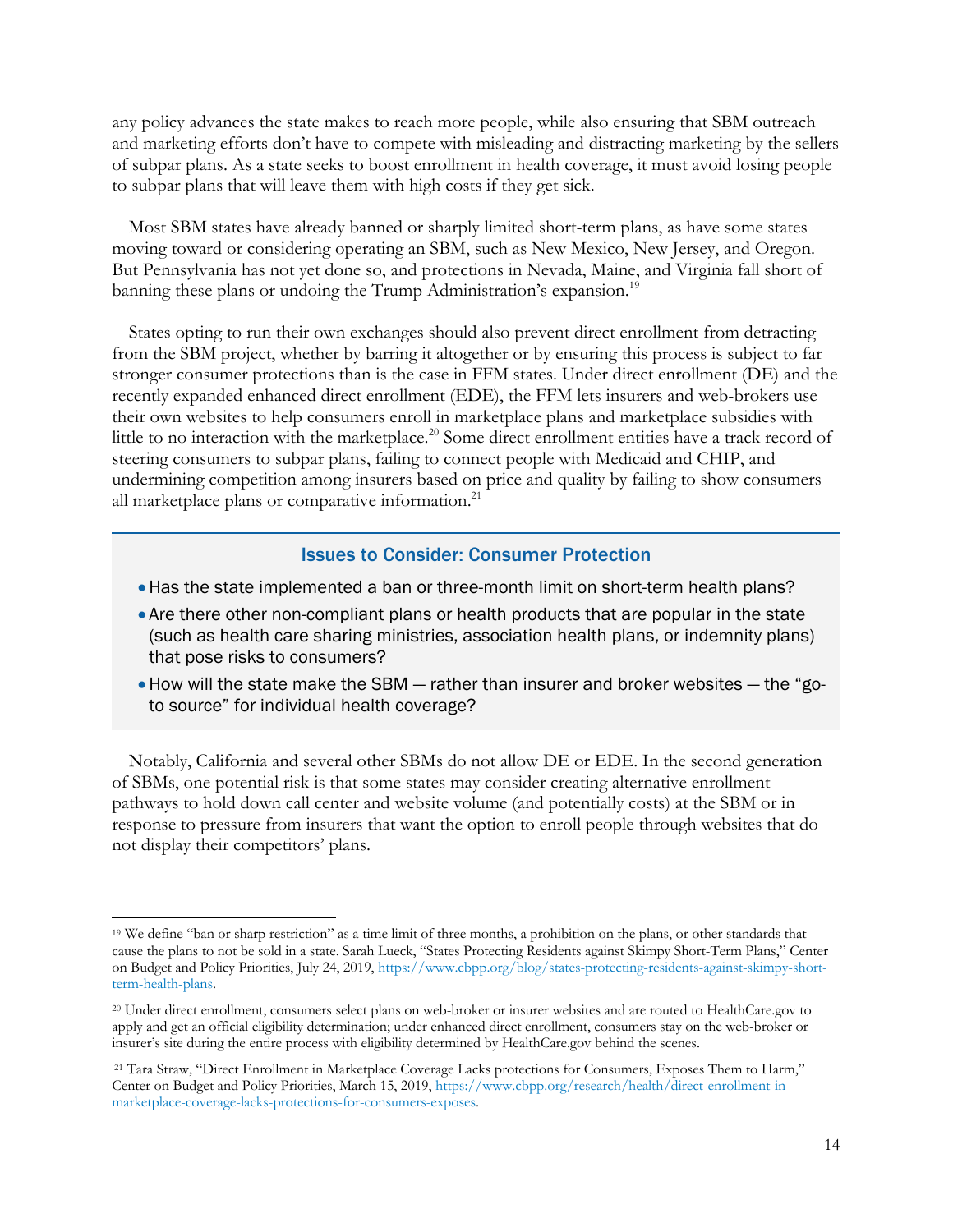States that decide to allow some form of direct enrollment via private entities would need to establish strong protections and comprehensive standards to avoid the problems with the FFM's direct enrollment system. For example, a state could avoid allowing insurer websites to conduct DE or EDE, which is the most detrimental to competition, while also ensuring web-brokers can participate only if they present all information for all plans the SBM makes available and meet other standards. States that allow direct enrollment should also consider how they can ensure that webbrokers operate in a manner consistent with the "no wrong door" requirements when their customers appear eligible for Medicaid or other programs.

### 7. Use the Shift to an SBM to Achieve Broader Policy Changes

A state's decision to set up its own marketplace creates an opportunity for more significant policy changes. In particular, operating an SBM makes it easier for a state to provide state-funded subsidies to supplement those the federal government already provides to help people afford marketplace plans. States that rely on the FFM have no way to seamlessly integrate state-funded subsidies with federal premium tax credits. If a state is willing to invest in a supplemental state tax credit, this is a good reason to make the transition to an SBM.

Several states with SBMs have moved or are considering moving in this direction:

- Massachusetts has long provided sizable subsidies to people with incomes up to 300 percent of the federal poverty level. For example, people with incomes below 150 percent of poverty are guaranteed a \$0 premium plan option with low out-of-pocket costs, compared to premiums of \$48 to \$63 per month for benchmark coverage in other states.<sup>22</sup>
- Vermont provides supplemental premium and cost-sharing assistance to people with incomes between up to 300 percent of poverty.<sup>23</sup>
- California provides state subsidies, beginning in 2020, for people with incomes between 400 and 600 percent of poverty (who have incomes too high to qualify for the federal subsidies) and supplemental subsidies for people with incomes between 200 and 400 percent of poverty. 24
- Maryland's exchange is studying boosting subsidies for younger people, with the goals of reducing uninsurance among this group and improving the risk profile of its individual market.<sup>25</sup>

<sup>22</sup> Aviva Aron-Dine and Matt Broaddus, "Improving Subsidies for Low- and Moderate-Income Consumers Is Key to Increasing Coverage," Center on Budget and Policy Priorities, March 21, 2019,

https://www.cbpp.org/research/health/improving-aca-subsidies-for-low-and-moderate-income-consumers-is-key-toincreasing.

<sup>23</sup> *Vermont Household Health Insurance Survey*, Vermont Department of Health, 2018 Report, https://www.healthvermont.gov/sites/default/files/documents/pdf/VHHIS\_Report\_2018.pdf and "2020 Eligibility Thresholds," Vermont Health Connect, https://info.healthconnect.vermont.gov/thresholds2020.

<sup>24</sup> "Projected Impacts of State Laws Affecting Health Care Consumers and Covered California in 2020," Covered California, https://www.coveredca.com/news/pdfs/State\_Subsidy\_and\_Mandate\_Fact\_Sheet.pdf.

<sup>25</sup> John-Pierre Cardenas, "2020 State Reinsurance Program Parameters & Plans," Maryland Health Benefit Exchange Board Policy Presentation, September 9, 2019, https://www.marylandhbe.com/wp-content/uploads/2019/09/September-Board-Policy-Presentation-1.1.pdf.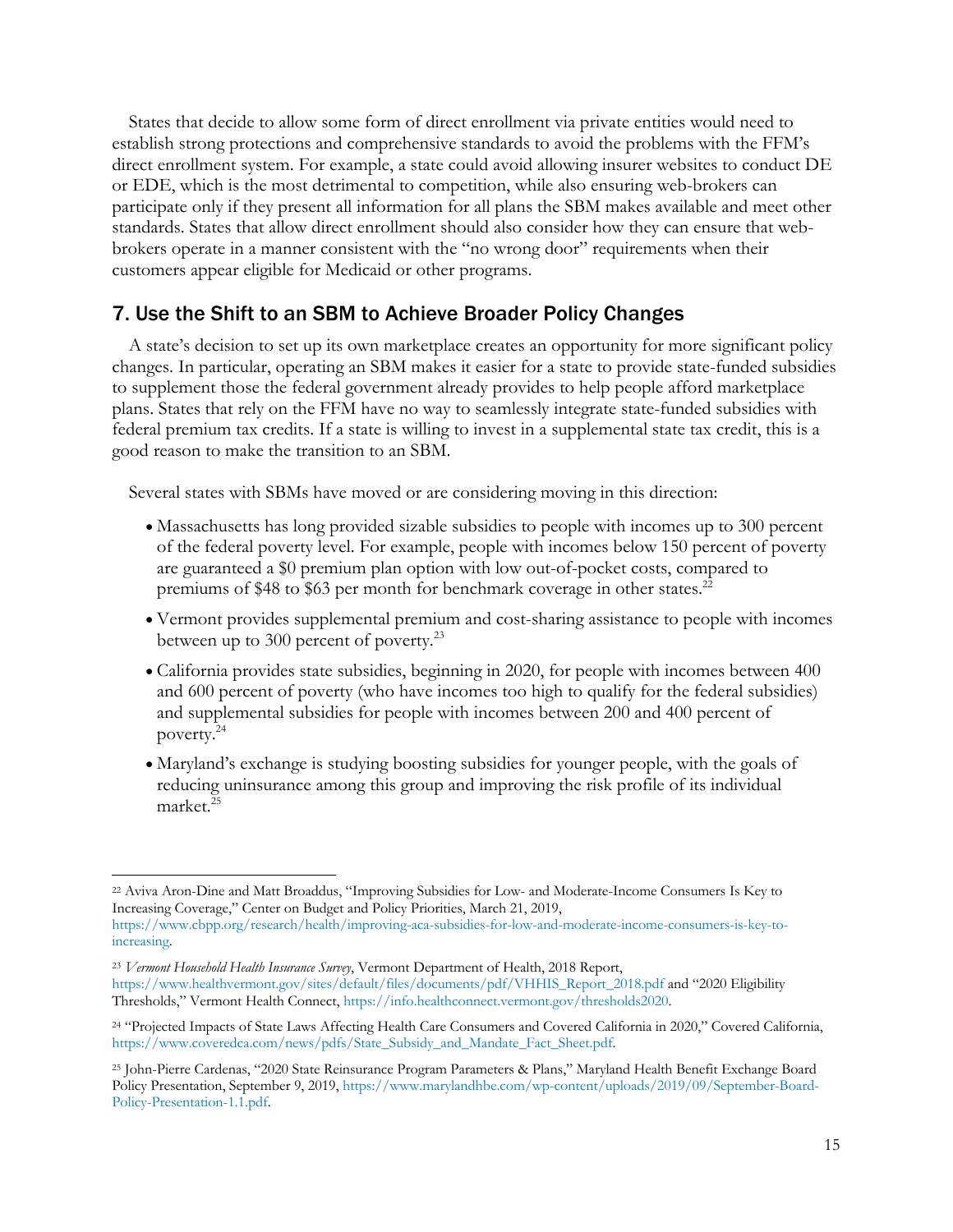There is strong evidence that increasing subsidies boosts marketplace enrollment and reduces uninsured rates. <sup>26</sup> For example, a careful study of Massachusetts' additional subsidies finds that cutting premiums by about \$40 per month increases take-up of individual market coverage among eligible people by 14 to 24 percentage points, with larger effects at lower income levels.<sup>27</sup> Add-on subsidies for people who already qualify for federal premium tax credits can be especially cost effective for states: if the state subsidies lead more uninsured people to enroll, the federal government will cover most of the cost (through the premium tax credits), while the state pays only for the incremental subsidies.

An SBM transition can also create an opportunity for a state to consider other coverage policies not directly related to the SBM. For example, a number of states with SBMs have established individual mandate penalties to replace the federal mandate penalty, which was repealed beginning in 2019. Research shows that individual mandates boost coverage and strengthen the individual market risk pool,<sup>28</sup> and a new study shows they create opportunities for highly effective outreach to uninsured consumers. <sup>29</sup> At this time, New Jersey is the only state undertaking or considering an SBM transition that has adopted an individual mandate.

As noted, shifting to an SBM is a significant undertaking. States should not take this decision lightly and should focus on the bigger goal: increasing affordability and reducing uninsured rates among their residents.

<sup>28</sup> Matthew Fiedler, "How did the ACA's individual mandate affect insurance coverage? Evidence from coverage decisions by higher income people," Brookings Schaeffer Initiative for Health Policy, May 31, 2018, https://www.brookings.edu/research/how-did-the-acas-individual-mandate-affect-insurance-coverage-evidence-fromcoverage-decisions-by-higher-income-people/.

<sup>26</sup> Aviva Aron-Dine and Matt Broaddus, "Improving ACA Subsidies for Low- and Moderate-Income Consumers Is Key to Increasing Coverage," Center on Budget and Policy Priorities, March 21, 2019, https://www.cbpp.org/research/health/improving-aca-subsidies-for-low-and-moderate-income-consumers-is-key-toincreasing.

<sup>27</sup> Amy Finkelstein, Nathaniel Hendren, and Mark Shepard, "Subsidizing Health Insurance for Low-Income Adults: Evidence from Massachusetts," *American Economic Review,* Vol. 109, No. 4, 2019, https://economics.mit.edu/files/15852.

<sup>29</sup> Jacob Goldin, Ithai Z. Lurie, and Janet McCubbin, "Health Insurance and Mortality: Experimental Evidence from Taxpayer Outreach," NBER Working Paper No. 26533, December 2019, https://www.nber.org/papers/w26533.